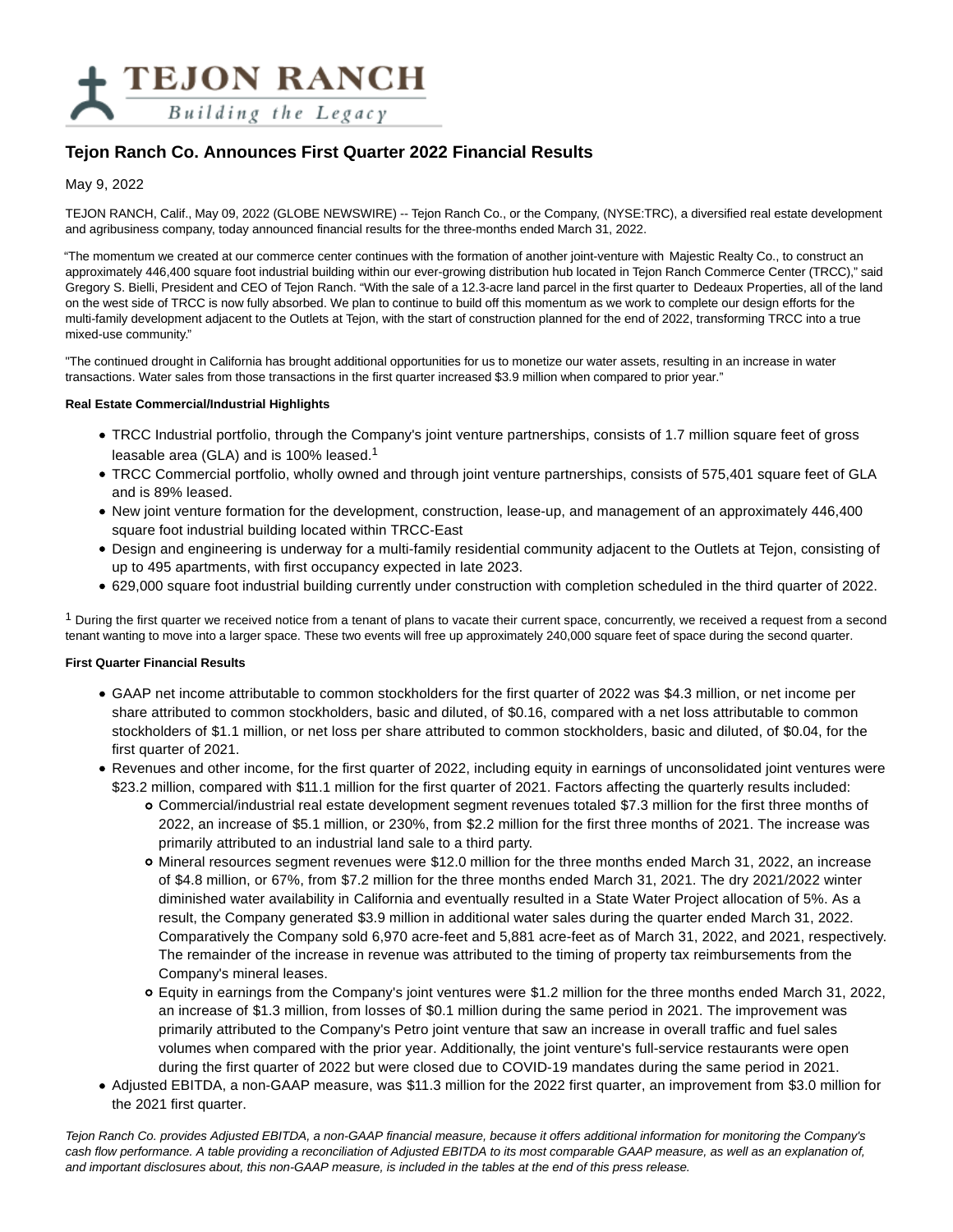#### **Liquidity and Capital Resources**

As of March 31, 2022, total capital, including debt, was approximately \$514.6 million. As of March 31, 2022, the Company had cash and securities totaling approximately \$56.2 million and \$35.0 million available on its line of credit.

#### **2022 Outlook:**

The Company will continue to aggressively pursue commercial/industrial development, multi-family development, leasing, sales, and investment within TRCC and its joint ventures. The Company will continue to invest in its residential projects, including Mountain Village at Tejon Ranch, Centennial at Tejon Ranch and Grapevine at Tejon Ranch.

California is one of the most highly regulated states in which to engage in real estate development and, as such, natural delays, including those resulting from litigation, can be reasonably anticipated. Accordingly, throughout the next few years, the Company expects net income to fluctuate from year-to-year based on commodity prices, production within its farming segment and mineral resources segment, and the timing of sales of land and the leasing of land within its industrial developments.

#### **About Tejon Ranch Co.**

Tejon Ranch Co. (NYSE: TRC) is a diversified real estate development and agribusiness company, whose principal asset is its 270,000-acre land holding located approximately 60 miles north of Los Angeles and 30 miles south of Bakersfield.

The Company operates in a variety of land-based business segments, including farming, mineral resources, and ranch operations, as well as a commercial/industrial mixed-use master plan known as the Tejon Ranch Commerce Center, that is currently in operation focusing on leasing, commercial/industrial development, multi-family development, and sales. The Company also is in the process of developing three additional mixed-use master planned residential developments in southern California. When all four master planned developments are fully built out, Tejon Ranch will be home to 35,278 housing units, more than 35 million square feet of commercial/industrial space and 750 lodging units.

More information about Tejon Ranch Co. can be found on the Company's website at www.tejonranch.com.

#### **Forward Looking Statements:**

The statements contained herein, which are not historical facts, are forward-looking statements based on economic forecasts, strategic plans, and other factors, which by their nature involve risk and uncertainties. Some of the factors that could cause actual results to differ materially are the following: business conditions and the general economy, future commodity prices and yields, market forces, the ability to obtain various governmental entitlements and permits, interest rates, the impact of COVID-19, and other risks inherent in real estate and agriculture businesses. For further information on factors that could affect the Company, the reader should refer to the Company's filings with the Securities and Exchange Commission.

#### (Financial tables follow) **TEJON RANCH CO. CONSOLIDATED STATEMENTS OF OPERATIONS** (In thousands, except earnings per share)

(Unaudited)

|                                                                                          | Three Months Ended March 31, |          |  |         |  |
|------------------------------------------------------------------------------------------|------------------------------|----------|--|---------|--|
|                                                                                          |                              | 2022     |  | 2021    |  |
| Revenues:                                                                                |                              |          |  |         |  |
| Real estate - commercial/industrial                                                      | \$                           | 7,349 \$ |  | 2,228   |  |
| Mineral resources                                                                        |                              | 11,968   |  | 7,176   |  |
| Farming                                                                                  |                              | 655      |  | 607     |  |
| Ranch operations                                                                         |                              | 1,048    |  | 1,043   |  |
| <b>Total revenues</b>                                                                    |                              | 21,020   |  | 11,054  |  |
| Cost and Expenses:                                                                       |                              |          |  |         |  |
| Real estate - commercial/industrial                                                      |                              | 2,736    |  | 1,552   |  |
| Real estate - resort/residential                                                         |                              | 423      |  | 553     |  |
| Mineral resources                                                                        |                              | 7,157    |  | 5,047   |  |
| Farming                                                                                  |                              | 1,762    |  | 1,478   |  |
| Ranch operations                                                                         |                              | 1,315    |  | 1,187   |  |
| Corporate expenses                                                                       |                              | 2,415    |  | 2,291   |  |
| Total expenses                                                                           |                              | 15,808   |  | 12,108  |  |
| Operating income (loss)                                                                  |                              | 5,212    |  | (1,054) |  |
| Other Income:                                                                            |                              |          |  |         |  |
| Investment income                                                                        |                              | 17       |  | 7       |  |
| Other income, net                                                                        |                              | 918      |  | 64      |  |
| Total other income                                                                       |                              | 935      |  | 71      |  |
| Income (loss) from operations before equity in earnings of unconsolidated joint ventures |                              | 6,147    |  | (983)   |  |
| Equity in earnings (losses) of unconsolidated joint ventures, net                        |                              | 1,213    |  | (59)    |  |
| Income (loss) before income tax expense                                                  |                              | 7,360    |  | (1,042) |  |
| Income tax expense                                                                       |                              | 3,046    |  | 21      |  |
| Net income (loss)                                                                        |                              | 4,314    |  | (1,063) |  |
| Net income (loss) attributable to non-controlling interest                               |                              | 7        |  | (8)     |  |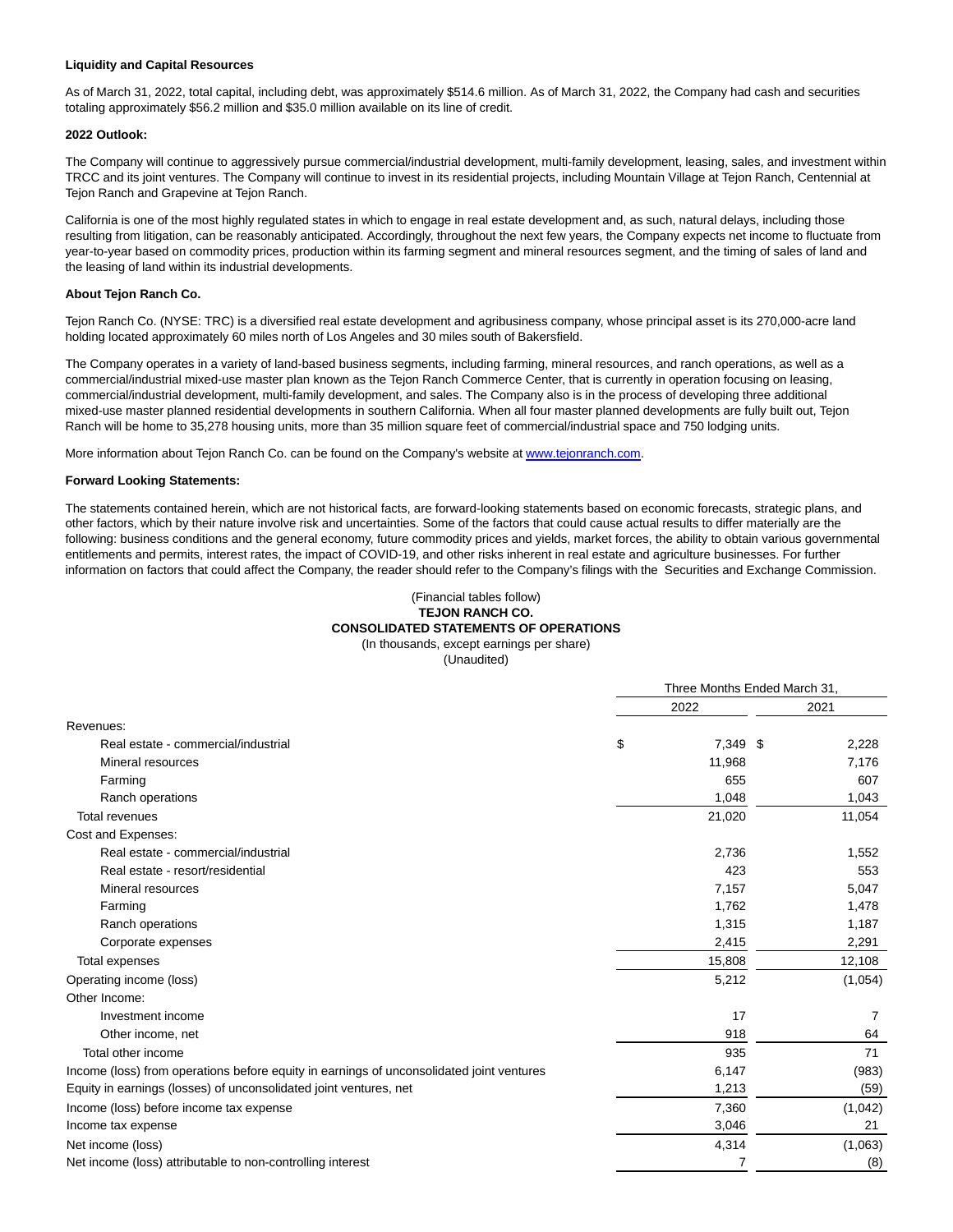| Net income (loss) attributable to common stockholders                    | 4,307      | (1,055)    |
|--------------------------------------------------------------------------|------------|------------|
| Net income (loss) per share attributable to common stockholders, basic   | 0.16       | (0.04)     |
| Net income (loss) per share attributable to common stockholders, diluted | $0.16$ \$  | (0.04)     |
| Weighted average number of shares outstanding:                           |            |            |
| Common stock                                                             | 26,431,989 | 26,313,722 |
| Common stock equivalents                                                 | 47.507     | 57,010     |
| Diluted shares outstanding                                               | 26,479,496 | 26,370,732 |

#### **TEJON RANCH CO. AND SUBSIDIARIES**

**CONSOLIDATED BALANCE SHEETS**

(In thousands, except per share data)

| <b>ASSETS</b><br><b>Current Assets:</b><br>\$<br>36,195<br>Cash and cash equivalents<br>36,705<br>\$<br>19,537<br>10,983<br>Marketable securities - available-for-sale<br>Accounts receivable<br>3,275<br>6,473<br>Inventories<br>8,270<br>5,702<br>4,235<br>3,619<br>Prepaid expenses and other current assets<br>72,022<br>62,972<br>Total current assets<br>17,207<br>17,301<br>Real estate and improvements - held for lease, net<br>Real estate development (includes \$113,014 at March 31, 2022, and \$112,063 at December 31,<br>2021, attributable to Centennial Founders, LLC, Note 15)<br>321,449<br>319,030<br>Property and equipment, net<br>51,426<br>50,699<br>37,348<br>43,418<br>Investments in unconsolidated joint ventures<br>Net investment in water assets<br>50,982<br>50,997<br>1,594<br>Other assets<br>1,619<br><b>TOTAL ASSETS</b><br>\$<br>552,028<br>\$<br>546,036<br><b>LIABILITIES AND EQUITY</b><br><b>Current Liabilities:</b><br>\$<br>4,271<br>Trade accounts payable<br>\$<br>4,545<br>Accrued liabilities and other<br>3,047<br>3,451<br>Deferred income<br>2,543<br>1,907<br>Income Taxes Payable<br>4,591<br>1,217<br>Current maturities of long-term debt<br>4,531<br>4,475<br><b>Total current liabilities</b><br>18,983<br>15,595<br>Long-term debt, less current portion<br>47,001<br>48,155<br>Long-term deferred gains<br>7,839<br>8,409<br>Deferred tax liability<br>3,596<br>2,898<br>Other liabilities<br>11,727<br>14,468<br><b>Total liabilities</b><br>89,525<br>89,146<br>Commitments and contingencies<br>Equity:<br>Tejon Ranch Co. Stockholders' Equity<br>Common stock, \$0.50 par value per share:<br>Authorized shares - 30,000,000<br>Issued and outstanding shares - 26,473,349 at March 31, 2022, and 26,400,921 at December<br>13,200<br>13,237<br>31. 2021<br>Additional paid-in capital<br>345,166<br>344,936<br>Accumulated other comprehensive loss<br>(5,032)<br>(6,822)<br>94,142<br>Retained earnings<br>89,835<br>Total Tejon Ranch Co. Stockholders' Equity<br>447,513<br>441,149<br>Non-controlling interest<br>15,369<br>15,362<br><b>Total equity</b><br>462,882<br>456,511<br>\$<br>TOTAL LIABILITIES AND EQUITY<br>546,036<br>552,028<br>\$ | March 31, 2022<br>(unaudited) |  |  | December 31, 2021 |  |
|-------------------------------------------------------------------------------------------------------------------------------------------------------------------------------------------------------------------------------------------------------------------------------------------------------------------------------------------------------------------------------------------------------------------------------------------------------------------------------------------------------------------------------------------------------------------------------------------------------------------------------------------------------------------------------------------------------------------------------------------------------------------------------------------------------------------------------------------------------------------------------------------------------------------------------------------------------------------------------------------------------------------------------------------------------------------------------------------------------------------------------------------------------------------------------------------------------------------------------------------------------------------------------------------------------------------------------------------------------------------------------------------------------------------------------------------------------------------------------------------------------------------------------------------------------------------------------------------------------------------------------------------------------------------------------------------------------------------------------------------------------------------------------------------------------------------------------------------------------------------------------------------------------------------------------------------------------------------------------------------------------------------------------------------------------------------------------------------------------------------------------------------------------------------------------------------------------------------------|-------------------------------|--|--|-------------------|--|
|                                                                                                                                                                                                                                                                                                                                                                                                                                                                                                                                                                                                                                                                                                                                                                                                                                                                                                                                                                                                                                                                                                                                                                                                                                                                                                                                                                                                                                                                                                                                                                                                                                                                                                                                                                                                                                                                                                                                                                                                                                                                                                                                                                                                                         |                               |  |  |                   |  |
|                                                                                                                                                                                                                                                                                                                                                                                                                                                                                                                                                                                                                                                                                                                                                                                                                                                                                                                                                                                                                                                                                                                                                                                                                                                                                                                                                                                                                                                                                                                                                                                                                                                                                                                                                                                                                                                                                                                                                                                                                                                                                                                                                                                                                         |                               |  |  |                   |  |
|                                                                                                                                                                                                                                                                                                                                                                                                                                                                                                                                                                                                                                                                                                                                                                                                                                                                                                                                                                                                                                                                                                                                                                                                                                                                                                                                                                                                                                                                                                                                                                                                                                                                                                                                                                                                                                                                                                                                                                                                                                                                                                                                                                                                                         |                               |  |  |                   |  |
|                                                                                                                                                                                                                                                                                                                                                                                                                                                                                                                                                                                                                                                                                                                                                                                                                                                                                                                                                                                                                                                                                                                                                                                                                                                                                                                                                                                                                                                                                                                                                                                                                                                                                                                                                                                                                                                                                                                                                                                                                                                                                                                                                                                                                         |                               |  |  |                   |  |
|                                                                                                                                                                                                                                                                                                                                                                                                                                                                                                                                                                                                                                                                                                                                                                                                                                                                                                                                                                                                                                                                                                                                                                                                                                                                                                                                                                                                                                                                                                                                                                                                                                                                                                                                                                                                                                                                                                                                                                                                                                                                                                                                                                                                                         |                               |  |  |                   |  |
|                                                                                                                                                                                                                                                                                                                                                                                                                                                                                                                                                                                                                                                                                                                                                                                                                                                                                                                                                                                                                                                                                                                                                                                                                                                                                                                                                                                                                                                                                                                                                                                                                                                                                                                                                                                                                                                                                                                                                                                                                                                                                                                                                                                                                         |                               |  |  |                   |  |
|                                                                                                                                                                                                                                                                                                                                                                                                                                                                                                                                                                                                                                                                                                                                                                                                                                                                                                                                                                                                                                                                                                                                                                                                                                                                                                                                                                                                                                                                                                                                                                                                                                                                                                                                                                                                                                                                                                                                                                                                                                                                                                                                                                                                                         |                               |  |  |                   |  |
|                                                                                                                                                                                                                                                                                                                                                                                                                                                                                                                                                                                                                                                                                                                                                                                                                                                                                                                                                                                                                                                                                                                                                                                                                                                                                                                                                                                                                                                                                                                                                                                                                                                                                                                                                                                                                                                                                                                                                                                                                                                                                                                                                                                                                         |                               |  |  |                   |  |
|                                                                                                                                                                                                                                                                                                                                                                                                                                                                                                                                                                                                                                                                                                                                                                                                                                                                                                                                                                                                                                                                                                                                                                                                                                                                                                                                                                                                                                                                                                                                                                                                                                                                                                                                                                                                                                                                                                                                                                                                                                                                                                                                                                                                                         |                               |  |  |                   |  |
|                                                                                                                                                                                                                                                                                                                                                                                                                                                                                                                                                                                                                                                                                                                                                                                                                                                                                                                                                                                                                                                                                                                                                                                                                                                                                                                                                                                                                                                                                                                                                                                                                                                                                                                                                                                                                                                                                                                                                                                                                                                                                                                                                                                                                         |                               |  |  |                   |  |
|                                                                                                                                                                                                                                                                                                                                                                                                                                                                                                                                                                                                                                                                                                                                                                                                                                                                                                                                                                                                                                                                                                                                                                                                                                                                                                                                                                                                                                                                                                                                                                                                                                                                                                                                                                                                                                                                                                                                                                                                                                                                                                                                                                                                                         |                               |  |  |                   |  |
|                                                                                                                                                                                                                                                                                                                                                                                                                                                                                                                                                                                                                                                                                                                                                                                                                                                                                                                                                                                                                                                                                                                                                                                                                                                                                                                                                                                                                                                                                                                                                                                                                                                                                                                                                                                                                                                                                                                                                                                                                                                                                                                                                                                                                         |                               |  |  |                   |  |
|                                                                                                                                                                                                                                                                                                                                                                                                                                                                                                                                                                                                                                                                                                                                                                                                                                                                                                                                                                                                                                                                                                                                                                                                                                                                                                                                                                                                                                                                                                                                                                                                                                                                                                                                                                                                                                                                                                                                                                                                                                                                                                                                                                                                                         |                               |  |  |                   |  |
|                                                                                                                                                                                                                                                                                                                                                                                                                                                                                                                                                                                                                                                                                                                                                                                                                                                                                                                                                                                                                                                                                                                                                                                                                                                                                                                                                                                                                                                                                                                                                                                                                                                                                                                                                                                                                                                                                                                                                                                                                                                                                                                                                                                                                         |                               |  |  |                   |  |
|                                                                                                                                                                                                                                                                                                                                                                                                                                                                                                                                                                                                                                                                                                                                                                                                                                                                                                                                                                                                                                                                                                                                                                                                                                                                                                                                                                                                                                                                                                                                                                                                                                                                                                                                                                                                                                                                                                                                                                                                                                                                                                                                                                                                                         |                               |  |  |                   |  |
|                                                                                                                                                                                                                                                                                                                                                                                                                                                                                                                                                                                                                                                                                                                                                                                                                                                                                                                                                                                                                                                                                                                                                                                                                                                                                                                                                                                                                                                                                                                                                                                                                                                                                                                                                                                                                                                                                                                                                                                                                                                                                                                                                                                                                         |                               |  |  |                   |  |
|                                                                                                                                                                                                                                                                                                                                                                                                                                                                                                                                                                                                                                                                                                                                                                                                                                                                                                                                                                                                                                                                                                                                                                                                                                                                                                                                                                                                                                                                                                                                                                                                                                                                                                                                                                                                                                                                                                                                                                                                                                                                                                                                                                                                                         |                               |  |  |                   |  |
|                                                                                                                                                                                                                                                                                                                                                                                                                                                                                                                                                                                                                                                                                                                                                                                                                                                                                                                                                                                                                                                                                                                                                                                                                                                                                                                                                                                                                                                                                                                                                                                                                                                                                                                                                                                                                                                                                                                                                                                                                                                                                                                                                                                                                         |                               |  |  |                   |  |
|                                                                                                                                                                                                                                                                                                                                                                                                                                                                                                                                                                                                                                                                                                                                                                                                                                                                                                                                                                                                                                                                                                                                                                                                                                                                                                                                                                                                                                                                                                                                                                                                                                                                                                                                                                                                                                                                                                                                                                                                                                                                                                                                                                                                                         |                               |  |  |                   |  |
|                                                                                                                                                                                                                                                                                                                                                                                                                                                                                                                                                                                                                                                                                                                                                                                                                                                                                                                                                                                                                                                                                                                                                                                                                                                                                                                                                                                                                                                                                                                                                                                                                                                                                                                                                                                                                                                                                                                                                                                                                                                                                                                                                                                                                         |                               |  |  |                   |  |
|                                                                                                                                                                                                                                                                                                                                                                                                                                                                                                                                                                                                                                                                                                                                                                                                                                                                                                                                                                                                                                                                                                                                                                                                                                                                                                                                                                                                                                                                                                                                                                                                                                                                                                                                                                                                                                                                                                                                                                                                                                                                                                                                                                                                                         |                               |  |  |                   |  |
|                                                                                                                                                                                                                                                                                                                                                                                                                                                                                                                                                                                                                                                                                                                                                                                                                                                                                                                                                                                                                                                                                                                                                                                                                                                                                                                                                                                                                                                                                                                                                                                                                                                                                                                                                                                                                                                                                                                                                                                                                                                                                                                                                                                                                         |                               |  |  |                   |  |
|                                                                                                                                                                                                                                                                                                                                                                                                                                                                                                                                                                                                                                                                                                                                                                                                                                                                                                                                                                                                                                                                                                                                                                                                                                                                                                                                                                                                                                                                                                                                                                                                                                                                                                                                                                                                                                                                                                                                                                                                                                                                                                                                                                                                                         |                               |  |  |                   |  |
|                                                                                                                                                                                                                                                                                                                                                                                                                                                                                                                                                                                                                                                                                                                                                                                                                                                                                                                                                                                                                                                                                                                                                                                                                                                                                                                                                                                                                                                                                                                                                                                                                                                                                                                                                                                                                                                                                                                                                                                                                                                                                                                                                                                                                         |                               |  |  |                   |  |
|                                                                                                                                                                                                                                                                                                                                                                                                                                                                                                                                                                                                                                                                                                                                                                                                                                                                                                                                                                                                                                                                                                                                                                                                                                                                                                                                                                                                                                                                                                                                                                                                                                                                                                                                                                                                                                                                                                                                                                                                                                                                                                                                                                                                                         |                               |  |  |                   |  |
|                                                                                                                                                                                                                                                                                                                                                                                                                                                                                                                                                                                                                                                                                                                                                                                                                                                                                                                                                                                                                                                                                                                                                                                                                                                                                                                                                                                                                                                                                                                                                                                                                                                                                                                                                                                                                                                                                                                                                                                                                                                                                                                                                                                                                         |                               |  |  |                   |  |
|                                                                                                                                                                                                                                                                                                                                                                                                                                                                                                                                                                                                                                                                                                                                                                                                                                                                                                                                                                                                                                                                                                                                                                                                                                                                                                                                                                                                                                                                                                                                                                                                                                                                                                                                                                                                                                                                                                                                                                                                                                                                                                                                                                                                                         |                               |  |  |                   |  |
|                                                                                                                                                                                                                                                                                                                                                                                                                                                                                                                                                                                                                                                                                                                                                                                                                                                                                                                                                                                                                                                                                                                                                                                                                                                                                                                                                                                                                                                                                                                                                                                                                                                                                                                                                                                                                                                                                                                                                                                                                                                                                                                                                                                                                         |                               |  |  |                   |  |
|                                                                                                                                                                                                                                                                                                                                                                                                                                                                                                                                                                                                                                                                                                                                                                                                                                                                                                                                                                                                                                                                                                                                                                                                                                                                                                                                                                                                                                                                                                                                                                                                                                                                                                                                                                                                                                                                                                                                                                                                                                                                                                                                                                                                                         |                               |  |  |                   |  |
|                                                                                                                                                                                                                                                                                                                                                                                                                                                                                                                                                                                                                                                                                                                                                                                                                                                                                                                                                                                                                                                                                                                                                                                                                                                                                                                                                                                                                                                                                                                                                                                                                                                                                                                                                                                                                                                                                                                                                                                                                                                                                                                                                                                                                         |                               |  |  |                   |  |
|                                                                                                                                                                                                                                                                                                                                                                                                                                                                                                                                                                                                                                                                                                                                                                                                                                                                                                                                                                                                                                                                                                                                                                                                                                                                                                                                                                                                                                                                                                                                                                                                                                                                                                                                                                                                                                                                                                                                                                                                                                                                                                                                                                                                                         |                               |  |  |                   |  |
|                                                                                                                                                                                                                                                                                                                                                                                                                                                                                                                                                                                                                                                                                                                                                                                                                                                                                                                                                                                                                                                                                                                                                                                                                                                                                                                                                                                                                                                                                                                                                                                                                                                                                                                                                                                                                                                                                                                                                                                                                                                                                                                                                                                                                         |                               |  |  |                   |  |
|                                                                                                                                                                                                                                                                                                                                                                                                                                                                                                                                                                                                                                                                                                                                                                                                                                                                                                                                                                                                                                                                                                                                                                                                                                                                                                                                                                                                                                                                                                                                                                                                                                                                                                                                                                                                                                                                                                                                                                                                                                                                                                                                                                                                                         |                               |  |  |                   |  |
|                                                                                                                                                                                                                                                                                                                                                                                                                                                                                                                                                                                                                                                                                                                                                                                                                                                                                                                                                                                                                                                                                                                                                                                                                                                                                                                                                                                                                                                                                                                                                                                                                                                                                                                                                                                                                                                                                                                                                                                                                                                                                                                                                                                                                         |                               |  |  |                   |  |
|                                                                                                                                                                                                                                                                                                                                                                                                                                                                                                                                                                                                                                                                                                                                                                                                                                                                                                                                                                                                                                                                                                                                                                                                                                                                                                                                                                                                                                                                                                                                                                                                                                                                                                                                                                                                                                                                                                                                                                                                                                                                                                                                                                                                                         |                               |  |  |                   |  |
|                                                                                                                                                                                                                                                                                                                                                                                                                                                                                                                                                                                                                                                                                                                                                                                                                                                                                                                                                                                                                                                                                                                                                                                                                                                                                                                                                                                                                                                                                                                                                                                                                                                                                                                                                                                                                                                                                                                                                                                                                                                                                                                                                                                                                         |                               |  |  |                   |  |
|                                                                                                                                                                                                                                                                                                                                                                                                                                                                                                                                                                                                                                                                                                                                                                                                                                                                                                                                                                                                                                                                                                                                                                                                                                                                                                                                                                                                                                                                                                                                                                                                                                                                                                                                                                                                                                                                                                                                                                                                                                                                                                                                                                                                                         |                               |  |  |                   |  |
|                                                                                                                                                                                                                                                                                                                                                                                                                                                                                                                                                                                                                                                                                                                                                                                                                                                                                                                                                                                                                                                                                                                                                                                                                                                                                                                                                                                                                                                                                                                                                                                                                                                                                                                                                                                                                                                                                                                                                                                                                                                                                                                                                                                                                         |                               |  |  |                   |  |
|                                                                                                                                                                                                                                                                                                                                                                                                                                                                                                                                                                                                                                                                                                                                                                                                                                                                                                                                                                                                                                                                                                                                                                                                                                                                                                                                                                                                                                                                                                                                                                                                                                                                                                                                                                                                                                                                                                                                                                                                                                                                                                                                                                                                                         |                               |  |  |                   |  |
|                                                                                                                                                                                                                                                                                                                                                                                                                                                                                                                                                                                                                                                                                                                                                                                                                                                                                                                                                                                                                                                                                                                                                                                                                                                                                                                                                                                                                                                                                                                                                                                                                                                                                                                                                                                                                                                                                                                                                                                                                                                                                                                                                                                                                         |                               |  |  |                   |  |
|                                                                                                                                                                                                                                                                                                                                                                                                                                                                                                                                                                                                                                                                                                                                                                                                                                                                                                                                                                                                                                                                                                                                                                                                                                                                                                                                                                                                                                                                                                                                                                                                                                                                                                                                                                                                                                                                                                                                                                                                                                                                                                                                                                                                                         |                               |  |  |                   |  |

## **Non-GAAP Financial Measure**

This news release includes references to the Company's non-GAAP financial measure "EBITDA." EBITDA represents the Company's share of consolidated net income in accordance with GAAP, before interest, taxes, depreciation, and amortization, plus the allocable portion of EBITDA of